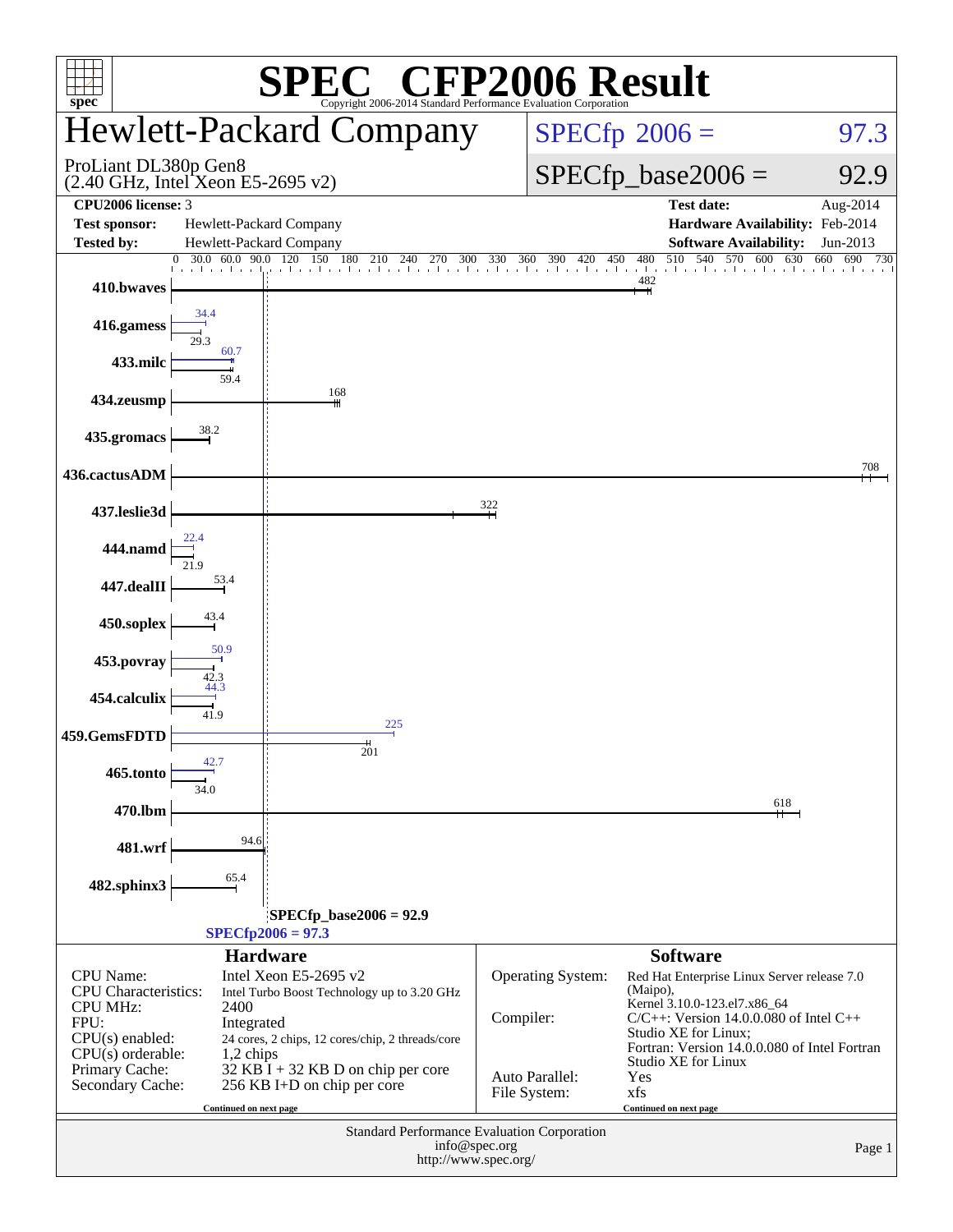

## Hewlett-Packard Company

#### ProLiant DL380p Gen8

(2.40 GHz, Intel Xeon E5-2695 v2)

### $SPECTp2006 = 97.3$

### $SPECfp\_base2006 = 92.9$

**[CPU2006 license:](http://www.spec.org/auto/cpu2006/Docs/result-fields.html#CPU2006license)** 3 **[Test date:](http://www.spec.org/auto/cpu2006/Docs/result-fields.html#Testdate)** Aug-2014 **[Test sponsor:](http://www.spec.org/auto/cpu2006/Docs/result-fields.html#Testsponsor)** Hewlett-Packard Company **[Hardware Availability:](http://www.spec.org/auto/cpu2006/Docs/result-fields.html#HardwareAvailability)** Feb-2014 **[Tested by:](http://www.spec.org/auto/cpu2006/Docs/result-fields.html#Testedby)** Hewlett-Packard Company **[Software Availability:](http://www.spec.org/auto/cpu2006/Docs/result-fields.html#SoftwareAvailability)** Jun-2013 [L3 Cache:](http://www.spec.org/auto/cpu2006/Docs/result-fields.html#L3Cache) 30 MB I+D on chip per chip<br>Other Cache: None [Other Cache:](http://www.spec.org/auto/cpu2006/Docs/result-fields.html#OtherCache) [Memory:](http://www.spec.org/auto/cpu2006/Docs/result-fields.html#Memory) 128 GB (16 x 8 GB 2Rx4 PC3-14900R-13, ECC) [Disk Subsystem:](http://www.spec.org/auto/cpu2006/Docs/result-fields.html#DiskSubsystem) 2 x 300 GB 15 K SAS, RAID 1 [Other Hardware:](http://www.spec.org/auto/cpu2006/Docs/result-fields.html#OtherHardware) None [System State:](http://www.spec.org/auto/cpu2006/Docs/result-fields.html#SystemState) Run level 3 (multi-user)<br>Base Pointers: 64-bit [Base Pointers:](http://www.spec.org/auto/cpu2006/Docs/result-fields.html#BasePointers) 64-bit<br>Peak Pointers: 32/64-bit [Peak Pointers:](http://www.spec.org/auto/cpu2006/Docs/result-fields.html#PeakPointers) 32/64<br>Other Software: None [Other Software:](http://www.spec.org/auto/cpu2006/Docs/result-fields.html#OtherSoftware)

| <b>Results Table</b>   |                                                                                                          |       |                |       |                |       |                |              |                |              |                |              |
|------------------------|----------------------------------------------------------------------------------------------------------|-------|----------------|-------|----------------|-------|----------------|--------------|----------------|--------------|----------------|--------------|
|                        | <b>Base</b>                                                                                              |       |                |       |                |       | <b>Peak</b>    |              |                |              |                |              |
| <b>Benchmark</b>       | <b>Seconds</b>                                                                                           | Ratio | <b>Seconds</b> | Ratio | <b>Seconds</b> | Ratio | <b>Seconds</b> | <b>Ratio</b> | <b>Seconds</b> | <b>Ratio</b> | <b>Seconds</b> | <b>Ratio</b> |
| 410.bwayes             | 28.0                                                                                                     | 485   | 29.0           | 468   | 28.2           | 482   | 28.0           | 485          | 29.0           | 468          | 28.2           | 482          |
| $416$ .gamess          | 660                                                                                                      | 29.7  | 672            | 29.2  | 669            | 29.3  | 567            | 34.5         | 569            | 34.4         | 569            | 34.4         |
| $433$ .milc            | 155                                                                                                      | 59.4  | 155            | 59.3  | 148            | 62.0  | 151            | 60.7         | 147            | 62.6         | 152            | 60.4         |
| 434.zeusmp             | 54.2                                                                                                     | 168   | 55.2           | 165   | 53.5           | 170   | 54.2           | 168          | 55.2           | 165          | 53.5           | 170          |
| $435.$ gromacs         | 186                                                                                                      | 38.4  | <b>187</b>     | 38.2  | 187            | 38.2  | 186            | 38.4         | 187            | 38.2         | 187            | 38.2         |
| 436.cactusADM          | 16.9                                                                                                     | 708   | 17.1           | 699   | 16.5           | 725   | 16.9           | 708          | 17.1           | 699          | 16.5           | 725          |
| 437.leslie3d           | 29.2                                                                                                     | 322   | 28.6           | 328   | 33.0           | 285   | 29.2           | 322          | 28.6           | 328          | 33.0           | 285          |
| 444.namd               | 366                                                                                                      | 21.9  | 365            | 22.0  | 367            | 21.9  | <u>359</u>     | 22.4         | 358            | 22.4         | 359            | 22.4         |
| $ 447 \text{.}$ dealII | 216                                                                                                      | 52.9  | 214            | 53.4  | 214            | 53.5  | 216            | 52.9         | 214            | 53.4         | 214            | 53.5         |
| $450$ .soplex          | 192                                                                                                      | 43.4  | 194            | 43.1  | 192            | 43.4  | 192            | 43.4         | 194            | 43.1         | <u>192</u>     | 43.4         |
| $453$ .povray          | 126                                                                                                      | 42.1  | 125            | 42.7  | 126            | 42.3  | 107            | 49.9         | 105            | 50.9         | 105            | 50.9         |
| $454$ .calculix        | 197                                                                                                      | 41.9  | 201            | 41.0  | 195            | 42.2  | 185            | 44.6         | 186            | 44.3         | 187            | 44.2         |
| 459.GemsFDTD           | 52.8                                                                                                     | 201   | 52.8           | 201   | 53.8           | 197   | 47.1           | 225          | 47.1           | 225          | 47.1           | 225          |
| $465$ .tonto           | 290                                                                                                      | 33.9  | 290            | 34.0  | 288            | 34.1  | 232            | 42.4         | 230            | 42.7         | 230            | 42.7         |
| 470.1bm                | 22.4                                                                                                     | 613   | 22.2           | 618   | 21.6           | 636   | 22.4           | 613          | 22.2           | 618          | 21.6           | 636          |
| $ 481$ .wrf            | 118                                                                                                      | 94.6  | 118            | 94.6  | 119            | 94.0  | 118            | 94.6         | 118            | 94.6         | 119            | 94.0         |
| $482$ .sphinx $3$      | 299                                                                                                      | 65.3  | 298            | 65.4  | 298            | 65.4  | 299            | 65.3         | 298            | 65.4         | 298            | 65.4         |
|                        | Results appear in the order in which they were run. Bold underlined text indicates a median measurement. |       |                |       |                |       |                |              |                |              |                |              |

### **[Operating System Notes](http://www.spec.org/auto/cpu2006/Docs/result-fields.html#OperatingSystemNotes)**

Stack size set to unlimited using "ulimit -s unlimited" Transparent Huge Pages enabled with: echo always > /sys/kernel/mm/redhat\_transparent\_hugepage/enabled runspec command invoked through numactl i.e.: numactl --interleave=all runspec <etc>

### **[Platform Notes](http://www.spec.org/auto/cpu2006/Docs/result-fields.html#PlatformNotes)**

BIOS Configuration:

 HP Power Profile set to Maximum Performance Minimum Processor Idle Power Core State set to C6 State Memory Power Savings Mode set to Maximum Performance Thermal Configuration set to Maximum Cooling Processor Power and Utilization Monitoring set to Disabled Continued on next page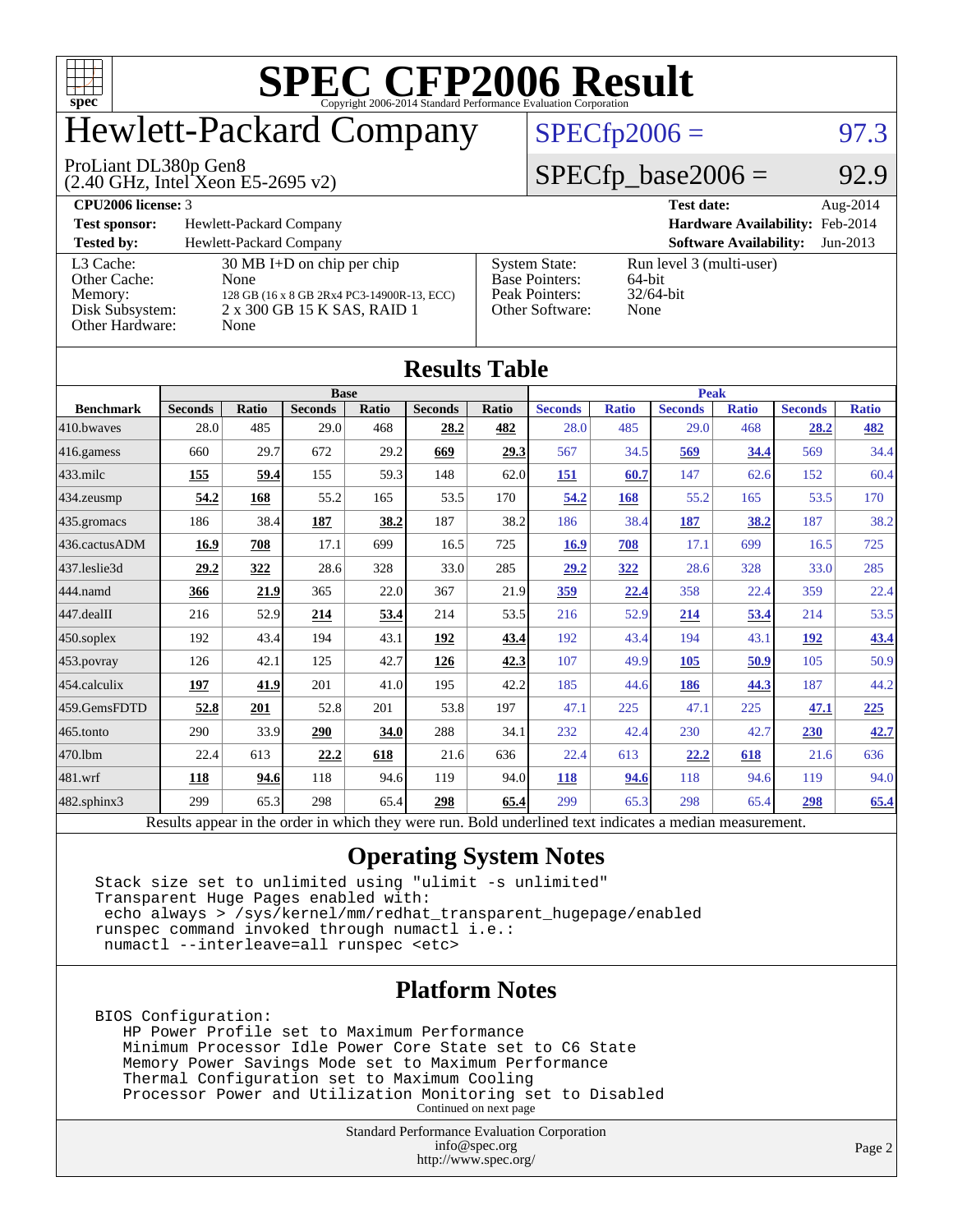

### Hewlett-Packard Company

 $SPECTp2006 = 97.3$ 

(2.40 GHz, Intel Xeon E5-2695 v2) ProLiant DL380p Gen8

 $SPECTp\_base2006 = 92.9$ 

**[Test sponsor:](http://www.spec.org/auto/cpu2006/Docs/result-fields.html#Testsponsor)** Hewlett-Packard Company **[Hardware Availability:](http://www.spec.org/auto/cpu2006/Docs/result-fields.html#HardwareAvailability)** Feb-2014 **[Tested by:](http://www.spec.org/auto/cpu2006/Docs/result-fields.html#Testedby)** Hewlett-Packard Company **[Software Availability:](http://www.spec.org/auto/cpu2006/Docs/result-fields.html#SoftwareAvailability)** Jun-2013

**[CPU2006 license:](http://www.spec.org/auto/cpu2006/Docs/result-fields.html#CPU2006license)** 3 **[Test date:](http://www.spec.org/auto/cpu2006/Docs/result-fields.html#Testdate)** Aug-2014

#### **[Platform Notes \(Continued\)](http://www.spec.org/auto/cpu2006/Docs/result-fields.html#PlatformNotes)**

Memory Refresh Rate set to 1x Refresh

Standard Performance Evaluation Corporation [info@spec.org](mailto:info@spec.org) <http://www.spec.org/> Sysinfo program /home/cpu/config/sysinfo.rev6818 \$Rev: 6818 \$ \$Date:: 2012-07-17 #\$ e86d102572650a6e4d596a3cee98f191 running on localhost.localdomain Thu Aug 21 18:05:48 2014 This section contains SUT (System Under Test) info as seen by some common utilities. To remove or add to this section, see: <http://www.spec.org/cpu2006/Docs/config.html#sysinfo> From /proc/cpuinfo model name : Intel(R) Xeon(R) CPU E5-2695 v2 @ 2.40GHz 2 "physical id"s (chips) 48 "processors" cores, siblings (Caution: counting these is hw and system dependent. The following excerpts from /proc/cpuinfo might not be reliable. Use with caution.) cpu cores : 12 siblings : 24 physical 0: cores 0 1 2 3 4 5 8 9 10 11 12 13 physical 1: cores 0 1 2 3 4 5 8 9 10 11 12 13 cache size : 30720 KB From /proc/meminfo MemTotal: 131825816 kB HugePages\_Total: 0 Hugepagesize: 2048 kB From /etc/\*release\* /etc/\*version\* os-release: NAME="Red Hat Enterprise Linux Server" VERSION="7.0 (Maipo)" ID="rhel" ID\_LIKE="fedora" VERSION\_ID="7.0" PRETTY\_NAME="Red Hat Enterprise Linux Server 7.0 (Maipo)" ANSI\_COLOR="0;31" CPE\_NAME="cpe:/o:redhat:enterprise\_linux:7.0:GA:server" redhat-release: Red Hat Enterprise Linux Server release 7.0 (Maipo) system-release: Red Hat Enterprise Linux Server release 7.0 (Maipo) system-release-cpe: cpe:/o:redhat:enterprise\_linux:7.0:ga:server uname -a: Linux localhost.localdomain 3.10.0-123.el7.x86\_64 #1 SMP Mon May 5 11:16:57 EDT 2014 x86\_64 x86\_64 x86\_64 GNU/Linux run-level 3 Feb 10 11:10 SPEC is set to: /home/cpu<br>Filesystem Type Size Used Avail Use% Mounted on /dev/mapper/rootvg01-lv01 xfs 279G 11G 268G 4% / Continued on next page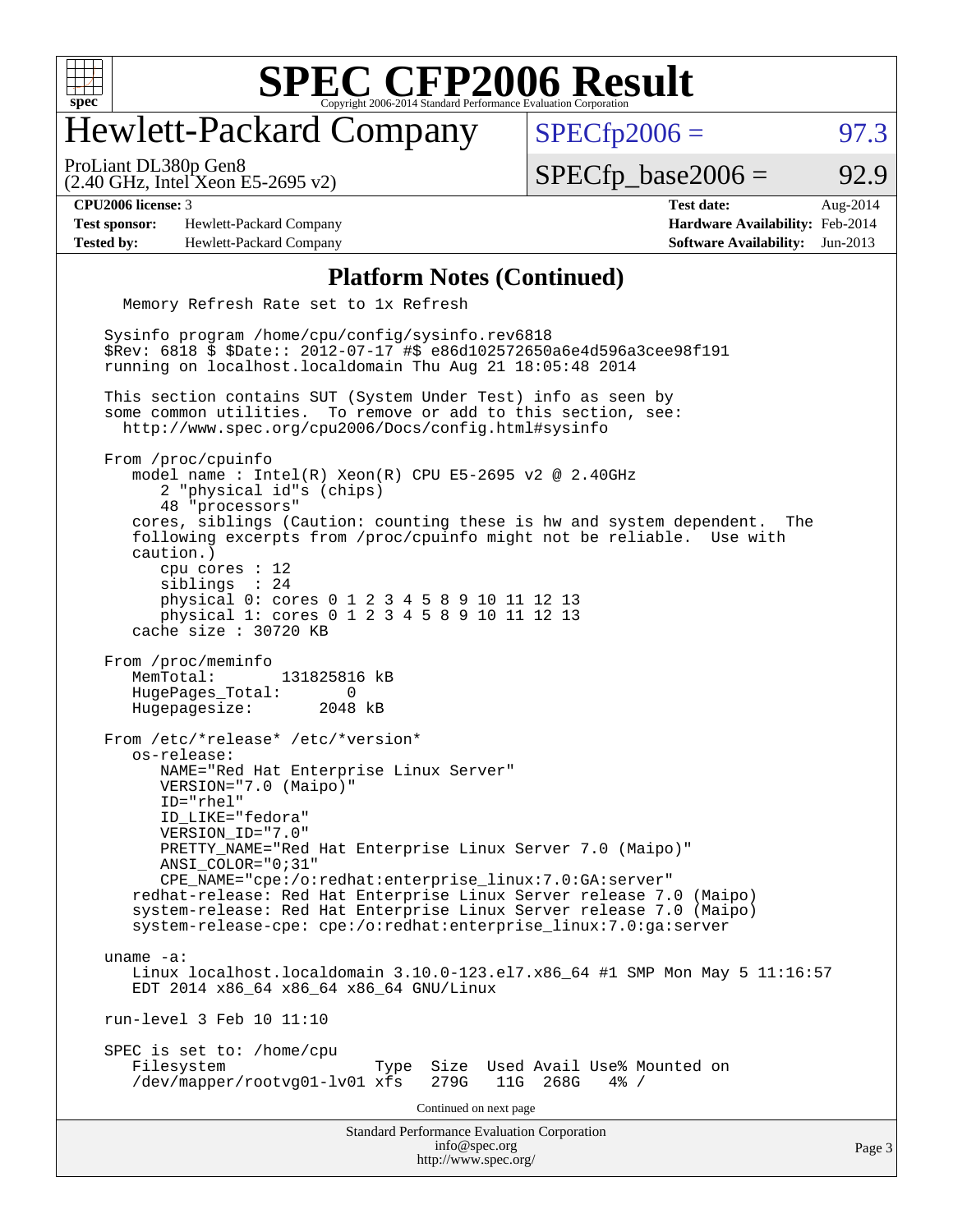

## Hewlett-Packard Company

 $SPECTp2006 = 97.3$ 

ProLiant DL380p Gen8

(2.40 GHz, Intel Xeon E5-2695 v2)

**[Test sponsor:](http://www.spec.org/auto/cpu2006/Docs/result-fields.html#Testsponsor)** Hewlett-Packard Company **[Hardware Availability:](http://www.spec.org/auto/cpu2006/Docs/result-fields.html#HardwareAvailability)** Feb-2014 **[Tested by:](http://www.spec.org/auto/cpu2006/Docs/result-fields.html#Testedby)** Hewlett-Packard Company **[Software Availability:](http://www.spec.org/auto/cpu2006/Docs/result-fields.html#SoftwareAvailability)** Jun-2013

**[CPU2006 license:](http://www.spec.org/auto/cpu2006/Docs/result-fields.html#CPU2006license)** 3 **[Test date:](http://www.spec.org/auto/cpu2006/Docs/result-fields.html#Testdate)** Aug-2014

 $SPECTp\_base2006 = 92.9$ 

#### **[Platform Notes \(Continued\)](http://www.spec.org/auto/cpu2006/Docs/result-fields.html#PlatformNotes)**

 Additional information from dmidecode: BIOS HP P70 02/10/2014 Memory: 16x HP 712382-071 8 GB 1866 MHz 2 rank 8x UNKNOWN NOT AVAILABLE

 (End of data from sysinfo program) Regarding the sysinfo display about the memory installed, the correct amount of memory is 128 GB and the dmidecode description should have one line reading as: 16x HP 712382-071 8 GB 1866 MHz

#### **[General Notes](http://www.spec.org/auto/cpu2006/Docs/result-fields.html#GeneralNotes)**

Environment variables set by runspec before the start of the run: KMP\_AFFINITY = "granularity=fine,compact,1,0" LD\_LIBRARY\_PATH = "/home/cpu/libs/32:/home/cpu/libs/64:/home/cpu/sh" OMP NUM THREADS = "24"

Binaries compiled on a system with 1x Core i7-860 CPU + 8GB memory using RedHat EL 6.4

**[Base Compiler Invocation](http://www.spec.org/auto/cpu2006/Docs/result-fields.html#BaseCompilerInvocation)**

[C benchmarks](http://www.spec.org/auto/cpu2006/Docs/result-fields.html#Cbenchmarks):  $inc$   $-m64$ 

[C++ benchmarks:](http://www.spec.org/auto/cpu2006/Docs/result-fields.html#CXXbenchmarks) [icpc -m64](http://www.spec.org/cpu2006/results/res2014q3/cpu2006-20140825-31021.flags.html#user_CXXbase_intel_icpc_64bit_bedb90c1146cab66620883ef4f41a67e)

[Fortran benchmarks](http://www.spec.org/auto/cpu2006/Docs/result-fields.html#Fortranbenchmarks): [ifort -m64](http://www.spec.org/cpu2006/results/res2014q3/cpu2006-20140825-31021.flags.html#user_FCbase_intel_ifort_64bit_ee9d0fb25645d0210d97eb0527dcc06e)

[Benchmarks using both Fortran and C](http://www.spec.org/auto/cpu2006/Docs/result-fields.html#BenchmarksusingbothFortranandC): [icc -m64](http://www.spec.org/cpu2006/results/res2014q3/cpu2006-20140825-31021.flags.html#user_CC_FCbase_intel_icc_64bit_0b7121f5ab7cfabee23d88897260401c) [ifort -m64](http://www.spec.org/cpu2006/results/res2014q3/cpu2006-20140825-31021.flags.html#user_CC_FCbase_intel_ifort_64bit_ee9d0fb25645d0210d97eb0527dcc06e)

### **[Base Portability Flags](http://www.spec.org/auto/cpu2006/Docs/result-fields.html#BasePortabilityFlags)**

 410.bwaves: [-DSPEC\\_CPU\\_LP64](http://www.spec.org/cpu2006/results/res2014q3/cpu2006-20140825-31021.flags.html#suite_basePORTABILITY410_bwaves_DSPEC_CPU_LP64) 416.gamess: [-DSPEC\\_CPU\\_LP64](http://www.spec.org/cpu2006/results/res2014q3/cpu2006-20140825-31021.flags.html#suite_basePORTABILITY416_gamess_DSPEC_CPU_LP64) 433.milc: [-DSPEC\\_CPU\\_LP64](http://www.spec.org/cpu2006/results/res2014q3/cpu2006-20140825-31021.flags.html#suite_basePORTABILITY433_milc_DSPEC_CPU_LP64) 434.zeusmp: [-DSPEC\\_CPU\\_LP64](http://www.spec.org/cpu2006/results/res2014q3/cpu2006-20140825-31021.flags.html#suite_basePORTABILITY434_zeusmp_DSPEC_CPU_LP64) 435.gromacs: [-DSPEC\\_CPU\\_LP64](http://www.spec.org/cpu2006/results/res2014q3/cpu2006-20140825-31021.flags.html#suite_basePORTABILITY435_gromacs_DSPEC_CPU_LP64) [-nofor\\_main](http://www.spec.org/cpu2006/results/res2014q3/cpu2006-20140825-31021.flags.html#user_baseLDPORTABILITY435_gromacs_f-nofor_main) 436.cactusADM: [-DSPEC\\_CPU\\_LP64](http://www.spec.org/cpu2006/results/res2014q3/cpu2006-20140825-31021.flags.html#suite_basePORTABILITY436_cactusADM_DSPEC_CPU_LP64) [-nofor\\_main](http://www.spec.org/cpu2006/results/res2014q3/cpu2006-20140825-31021.flags.html#user_baseLDPORTABILITY436_cactusADM_f-nofor_main) 437.leslie3d: [-DSPEC\\_CPU\\_LP64](http://www.spec.org/cpu2006/results/res2014q3/cpu2006-20140825-31021.flags.html#suite_basePORTABILITY437_leslie3d_DSPEC_CPU_LP64) 444.namd: [-DSPEC\\_CPU\\_LP64](http://www.spec.org/cpu2006/results/res2014q3/cpu2006-20140825-31021.flags.html#suite_basePORTABILITY444_namd_DSPEC_CPU_LP64) 447.dealII: [-DSPEC\\_CPU\\_LP64](http://www.spec.org/cpu2006/results/res2014q3/cpu2006-20140825-31021.flags.html#suite_basePORTABILITY447_dealII_DSPEC_CPU_LP64)

Continued on next page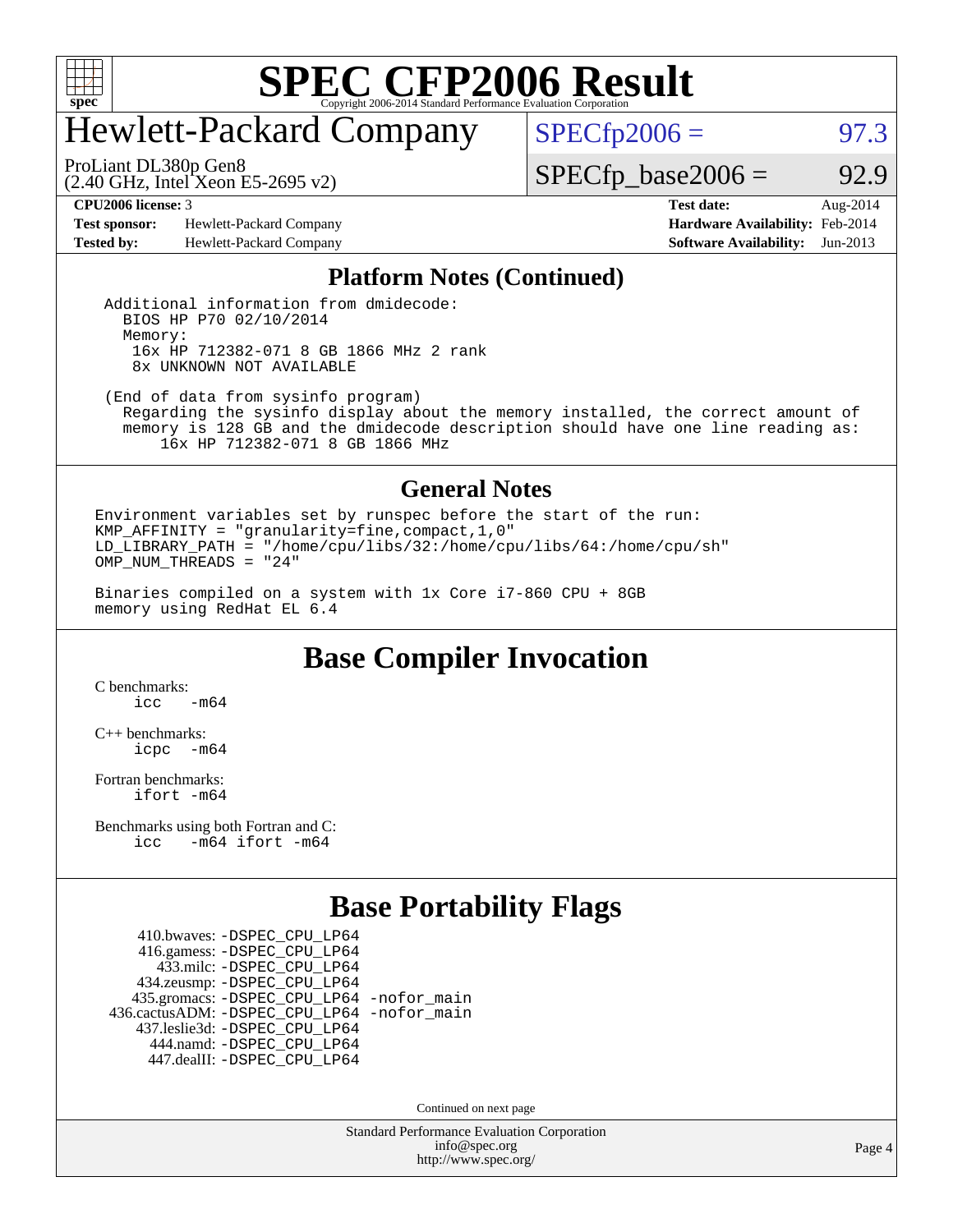

Hewlett-Packard Company

(2.40 GHz, Intel Xeon E5-2695 v2) ProLiant DL380p Gen8

 $SPECTp2006 =$  97.3

 $SPECTp\_base2006 = 92.9$ 

**[Test sponsor:](http://www.spec.org/auto/cpu2006/Docs/result-fields.html#Testsponsor)** Hewlett-Packard Company **[Hardware Availability:](http://www.spec.org/auto/cpu2006/Docs/result-fields.html#HardwareAvailability)** Feb-2014

**[CPU2006 license:](http://www.spec.org/auto/cpu2006/Docs/result-fields.html#CPU2006license)** 3 **[Test date:](http://www.spec.org/auto/cpu2006/Docs/result-fields.html#Testdate)** Aug-2014 **[Tested by:](http://www.spec.org/auto/cpu2006/Docs/result-fields.html#Testedby)** Hewlett-Packard Company **[Software Availability:](http://www.spec.org/auto/cpu2006/Docs/result-fields.html#SoftwareAvailability)** Jun-2013

### **[Base Portability Flags \(Continued\)](http://www.spec.org/auto/cpu2006/Docs/result-fields.html#BasePortabilityFlags)**

 450.soplex: [-DSPEC\\_CPU\\_LP64](http://www.spec.org/cpu2006/results/res2014q3/cpu2006-20140825-31021.flags.html#suite_basePORTABILITY450_soplex_DSPEC_CPU_LP64) 453.povray: [-DSPEC\\_CPU\\_LP64](http://www.spec.org/cpu2006/results/res2014q3/cpu2006-20140825-31021.flags.html#suite_basePORTABILITY453_povray_DSPEC_CPU_LP64) 454.calculix: [-DSPEC\\_CPU\\_LP64](http://www.spec.org/cpu2006/results/res2014q3/cpu2006-20140825-31021.flags.html#suite_basePORTABILITY454_calculix_DSPEC_CPU_LP64) [-nofor\\_main](http://www.spec.org/cpu2006/results/res2014q3/cpu2006-20140825-31021.flags.html#user_baseLDPORTABILITY454_calculix_f-nofor_main) 459.GemsFDTD: [-DSPEC\\_CPU\\_LP64](http://www.spec.org/cpu2006/results/res2014q3/cpu2006-20140825-31021.flags.html#suite_basePORTABILITY459_GemsFDTD_DSPEC_CPU_LP64) 465.tonto: [-DSPEC\\_CPU\\_LP64](http://www.spec.org/cpu2006/results/res2014q3/cpu2006-20140825-31021.flags.html#suite_basePORTABILITY465_tonto_DSPEC_CPU_LP64) 470.lbm: [-DSPEC\\_CPU\\_LP64](http://www.spec.org/cpu2006/results/res2014q3/cpu2006-20140825-31021.flags.html#suite_basePORTABILITY470_lbm_DSPEC_CPU_LP64) 482.sphinx3: [-DSPEC\\_CPU\\_LP64](http://www.spec.org/cpu2006/results/res2014q3/cpu2006-20140825-31021.flags.html#suite_basePORTABILITY482_sphinx3_DSPEC_CPU_LP64)

481.wrf: [-DSPEC\\_CPU\\_LP64](http://www.spec.org/cpu2006/results/res2014q3/cpu2006-20140825-31021.flags.html#suite_basePORTABILITY481_wrf_DSPEC_CPU_LP64) [-DSPEC\\_CPU\\_CASE\\_FLAG](http://www.spec.org/cpu2006/results/res2014q3/cpu2006-20140825-31021.flags.html#b481.wrf_baseCPORTABILITY_DSPEC_CPU_CASE_FLAG) [-DSPEC\\_CPU\\_LINUX](http://www.spec.org/cpu2006/results/res2014q3/cpu2006-20140825-31021.flags.html#b481.wrf_baseCPORTABILITY_DSPEC_CPU_LINUX)

### **[Base Optimization Flags](http://www.spec.org/auto/cpu2006/Docs/result-fields.html#BaseOptimizationFlags)**

[C benchmarks](http://www.spec.org/auto/cpu2006/Docs/result-fields.html#Cbenchmarks): [-xAVX](http://www.spec.org/cpu2006/results/res2014q3/cpu2006-20140825-31021.flags.html#user_CCbase_f-xAVX) [-ipo](http://www.spec.org/cpu2006/results/res2014q3/cpu2006-20140825-31021.flags.html#user_CCbase_f-ipo) [-O3](http://www.spec.org/cpu2006/results/res2014q3/cpu2006-20140825-31021.flags.html#user_CCbase_f-O3) [-no-prec-div](http://www.spec.org/cpu2006/results/res2014q3/cpu2006-20140825-31021.flags.html#user_CCbase_f-no-prec-div) [-parallel](http://www.spec.org/cpu2006/results/res2014q3/cpu2006-20140825-31021.flags.html#user_CCbase_f-parallel) [-opt-prefetch](http://www.spec.org/cpu2006/results/res2014q3/cpu2006-20140825-31021.flags.html#user_CCbase_f-opt-prefetch) [-ansi-alias](http://www.spec.org/cpu2006/results/res2014q3/cpu2006-20140825-31021.flags.html#user_CCbase_f-ansi-alias) [C++ benchmarks:](http://www.spec.org/auto/cpu2006/Docs/result-fields.html#CXXbenchmarks)

[-xAVX](http://www.spec.org/cpu2006/results/res2014q3/cpu2006-20140825-31021.flags.html#user_CXXbase_f-xAVX) [-ipo](http://www.spec.org/cpu2006/results/res2014q3/cpu2006-20140825-31021.flags.html#user_CXXbase_f-ipo) [-O3](http://www.spec.org/cpu2006/results/res2014q3/cpu2006-20140825-31021.flags.html#user_CXXbase_f-O3) [-no-prec-div](http://www.spec.org/cpu2006/results/res2014q3/cpu2006-20140825-31021.flags.html#user_CXXbase_f-no-prec-div) [-opt-prefetch](http://www.spec.org/cpu2006/results/res2014q3/cpu2006-20140825-31021.flags.html#user_CXXbase_f-opt-prefetch) [-ansi-alias](http://www.spec.org/cpu2006/results/res2014q3/cpu2006-20140825-31021.flags.html#user_CXXbase_f-ansi-alias)

[Fortran benchmarks](http://www.spec.org/auto/cpu2006/Docs/result-fields.html#Fortranbenchmarks):

[-xAVX](http://www.spec.org/cpu2006/results/res2014q3/cpu2006-20140825-31021.flags.html#user_FCbase_f-xAVX) [-ipo](http://www.spec.org/cpu2006/results/res2014q3/cpu2006-20140825-31021.flags.html#user_FCbase_f-ipo) [-O3](http://www.spec.org/cpu2006/results/res2014q3/cpu2006-20140825-31021.flags.html#user_FCbase_f-O3) [-no-prec-div](http://www.spec.org/cpu2006/results/res2014q3/cpu2006-20140825-31021.flags.html#user_FCbase_f-no-prec-div) [-parallel](http://www.spec.org/cpu2006/results/res2014q3/cpu2006-20140825-31021.flags.html#user_FCbase_f-parallel) [-opt-prefetch](http://www.spec.org/cpu2006/results/res2014q3/cpu2006-20140825-31021.flags.html#user_FCbase_f-opt-prefetch)

[Benchmarks using both Fortran and C](http://www.spec.org/auto/cpu2006/Docs/result-fields.html#BenchmarksusingbothFortranandC): [-xAVX](http://www.spec.org/cpu2006/results/res2014q3/cpu2006-20140825-31021.flags.html#user_CC_FCbase_f-xAVX) [-ipo](http://www.spec.org/cpu2006/results/res2014q3/cpu2006-20140825-31021.flags.html#user_CC_FCbase_f-ipo) [-O3](http://www.spec.org/cpu2006/results/res2014q3/cpu2006-20140825-31021.flags.html#user_CC_FCbase_f-O3) [-no-prec-div](http://www.spec.org/cpu2006/results/res2014q3/cpu2006-20140825-31021.flags.html#user_CC_FCbase_f-no-prec-div) [-parallel](http://www.spec.org/cpu2006/results/res2014q3/cpu2006-20140825-31021.flags.html#user_CC_FCbase_f-parallel) [-opt-prefetch](http://www.spec.org/cpu2006/results/res2014q3/cpu2006-20140825-31021.flags.html#user_CC_FCbase_f-opt-prefetch) [-ansi-alias](http://www.spec.org/cpu2006/results/res2014q3/cpu2006-20140825-31021.flags.html#user_CC_FCbase_f-ansi-alias)

### **[Peak Compiler Invocation](http://www.spec.org/auto/cpu2006/Docs/result-fields.html#PeakCompilerInvocation)**

 $C$  benchmarks:<br>icc  $-m64$ 

[C++ benchmarks:](http://www.spec.org/auto/cpu2006/Docs/result-fields.html#CXXbenchmarks) [icpc -m64](http://www.spec.org/cpu2006/results/res2014q3/cpu2006-20140825-31021.flags.html#user_CXXpeak_intel_icpc_64bit_bedb90c1146cab66620883ef4f41a67e)

[Fortran benchmarks](http://www.spec.org/auto/cpu2006/Docs/result-fields.html#Fortranbenchmarks): [ifort -m64](http://www.spec.org/cpu2006/results/res2014q3/cpu2006-20140825-31021.flags.html#user_FCpeak_intel_ifort_64bit_ee9d0fb25645d0210d97eb0527dcc06e)

[Benchmarks using both Fortran and C](http://www.spec.org/auto/cpu2006/Docs/result-fields.html#BenchmarksusingbothFortranandC): [icc -m64](http://www.spec.org/cpu2006/results/res2014q3/cpu2006-20140825-31021.flags.html#user_CC_FCpeak_intel_icc_64bit_0b7121f5ab7cfabee23d88897260401c) [ifort -m64](http://www.spec.org/cpu2006/results/res2014q3/cpu2006-20140825-31021.flags.html#user_CC_FCpeak_intel_ifort_64bit_ee9d0fb25645d0210d97eb0527dcc06e)

### **[Peak Portability Flags](http://www.spec.org/auto/cpu2006/Docs/result-fields.html#PeakPortabilityFlags)**

Same as Base Portability Flags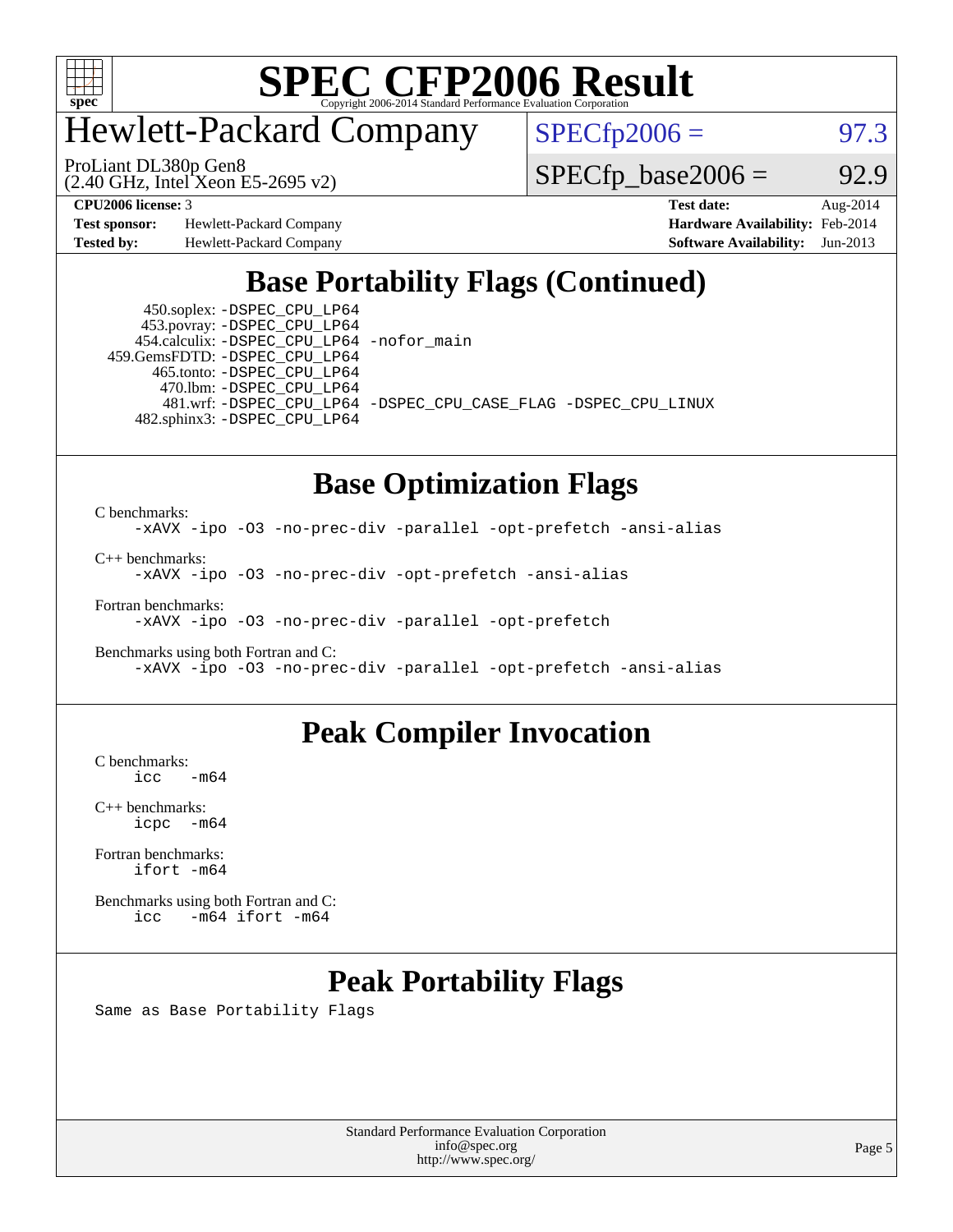

### Hewlett-Packard Company

 $SPECfp2006 = 97.3$  $SPECfp2006 = 97.3$ 

(2.40 GHz, Intel Xeon E5-2695 v2) ProLiant DL380p Gen8

 $SPECTp\_base2006 = 92.9$ 

**[Test sponsor:](http://www.spec.org/auto/cpu2006/Docs/result-fields.html#Testsponsor)** Hewlett-Packard Company **[Hardware Availability:](http://www.spec.org/auto/cpu2006/Docs/result-fields.html#HardwareAvailability)** Feb-2014 **[Tested by:](http://www.spec.org/auto/cpu2006/Docs/result-fields.html#Testedby)** Hewlett-Packard Company **[Software Availability:](http://www.spec.org/auto/cpu2006/Docs/result-fields.html#SoftwareAvailability)** Jun-2013

**[CPU2006 license:](http://www.spec.org/auto/cpu2006/Docs/result-fields.html#CPU2006license)** 3 **[Test date:](http://www.spec.org/auto/cpu2006/Docs/result-fields.html#Testdate)** Aug-2014

### **[Peak Optimization Flags](http://www.spec.org/auto/cpu2006/Docs/result-fields.html#PeakOptimizationFlags)**

```
C benchmarks:
```

```
 433.milc: -xAVX(pass 2) -prof-gen(pass 1) -ipo(pass 2) -O3(pass 2)
                -no-prec-div(pass 2) -prof-use(pass 2) -auto-ilp32
                -ansi-alias
        470.lbm: basepeak = yes
     482.sphinx3: basepeak = yes
C++ benchmarks: 
       444.namd: -xAVX(pass 2) -prof-gen(pass 1) -ppo(pass 2) -03(pass 2)
                -no-prec-div(pass 2) -prof-use(pass 2) -fno-alias
                -auto-ilp32
      447.dealII: basepeak = yes
      450.soplex: basepeak = yes
       453.povray: -xAVX(pass 2) -prof-gen(pass 1) -ipo(pass 2) -O3(pass 2)
                -no-prec-div(pass 2) -prof-use(pass 2) -unroll4 -ansi-alias
Fortran benchmarks: 
     410.bwaves: basepeak = yes416.gamess: -xAVX(pass 2) -prof-gen(pass 1) -ipo(pass 2) -O3(pass 2)
                -no-prec-div(pass 2) -prof-use(pass 2) -unroll2
                -inline-level=0 -scalar-rep-
      434.zeusmp: basepeak = yes
      437.leslie3d: basepeak = yes
  459.GemsFDTD: -xAVX(pass 2) -prof-gen(pass 1) -ipo(pass 2) -O3(pass 2)
                -no-prec-div(pass 2) -prof-use(pass 2) -unroll2
                -inline-level=0 -opt-prefetch -parallel
       465.tonto: -xAVX(pass 2) -prof-gen(pass 1) -pipo(pass 2) -03(pass 2)
                -no-prec-div(pass 2) -prof-use(pass 2) -inline-calloc
                -opt-malloc-options=3-auto-unroll4
Benchmarks using both Fortran and C: 
     435.gromacs: basepeak = yes
  436.cactusADM: basepeak = yes
                                         Continued on next page
```